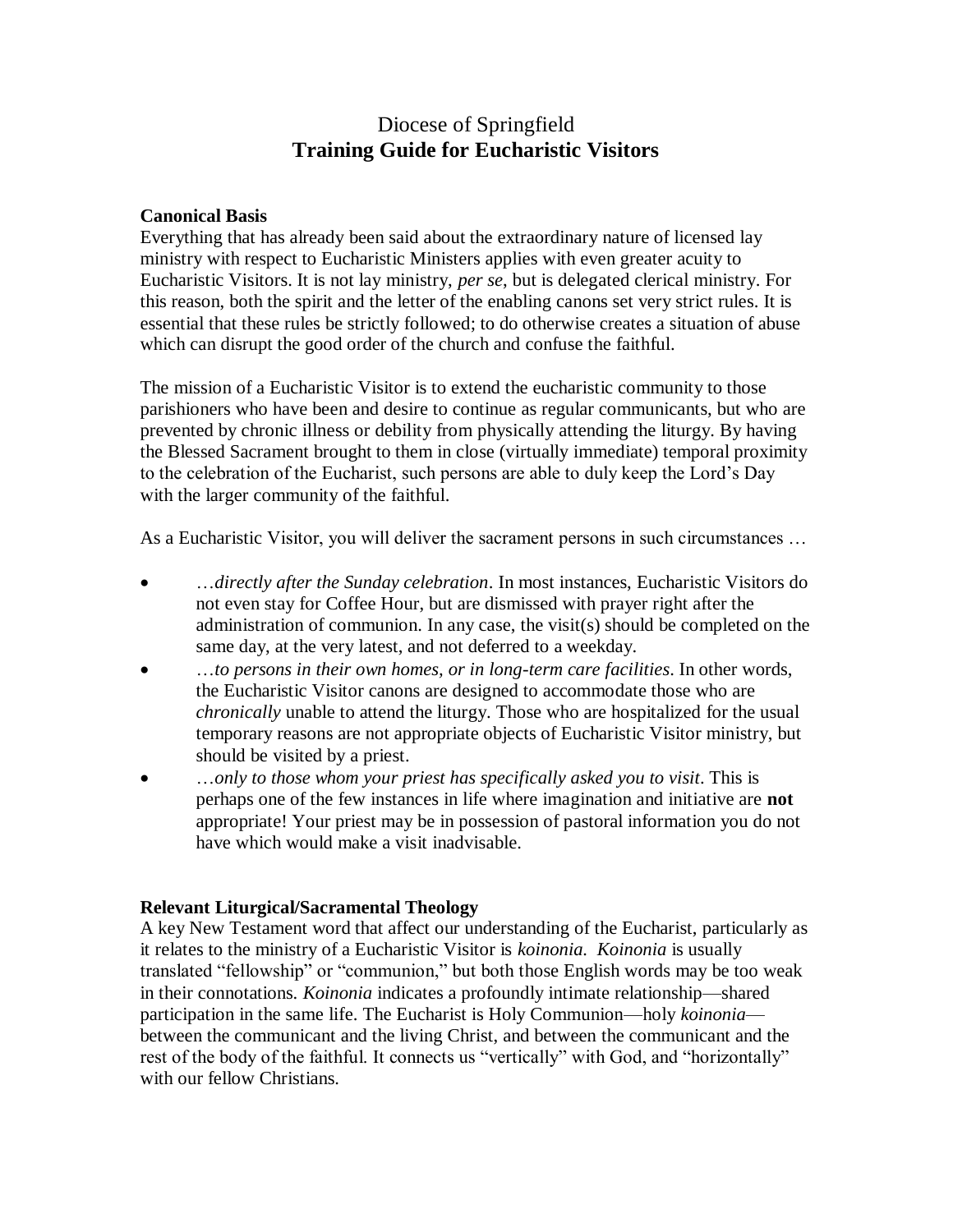It is for this reason precisely that the Sunday celebration of the Eucharist is of such paramount importance, and why attendance at Sunday worship "unless for good cause prevented" is the only mandate of the Episcopal Church's canon law that is universally binding on all the laity! If it were merely a matter of receiving the consecrated bread and wine of Holy Communion as a matter of—so to speak—"spiritual hygiene," then there would scarcely be a need for Eucharistic Visitors. A priest could occasionally celebrate a home Eucharist, or a deacon could regularly bring the reserved sacrament at a convenient time during the week.

What such arrangements fail to account for, however, is the "horizontal" element of the sacrament, *koinonia* with the community of the baptized, assembled for its "work," its liturgy. Maintaining a connection with this dimension of the Eucharist is what the ministry of a Eucharistic Visitor makes possible. By bringing the sacrament, as it were, "fresh" from the altar, the Eucharistic Visitor is a living extension of the eucharistic community, a human bridge connecting the homebound parishioner with the community he or she longs to be part of.

### **Spirituality & Practice of Pastoral Care-Giving**

Effective pastoral ministry—whether exercised by an ordained minister, or by a lay person such as a Eucharistic Visitor—is more an art than a science. Your supervising priest will coach you and serve as a mentor as you develop your technique in this new "artistic" endeavor. The following considerations may be helpful in this context:

- *You represent the wider church*. This may seem so obvious that it need not be repeated. Yet, it is easily forgotten. You are there as a human presence, visiting another real human being, so you should be authentic, i.e. "be yourself." At the same time, however, you are "more" than yourself. You are a living icon of the whole community of the Church. You literally represent that innumerable community in your own person when you are functioning in your ministry. This is serious business! It is a matter of stewardship—something precious which has been entrusted to you.
- *Communicate confidence and peace*. The person you are visiting is probably anxious about a great many things. Your job is to be a nonanxious presence. Leave your own anxieties on the doorstep—particularly those that relate to parish politics and similar issues.
- *Stay on task*. A small amount of chit-chat, small talk, is OK, and probably even necessary. More than a small amount, however, will over-personalize your visit, and obscure its primary purpose. If you just want to have a visit for the sake of a personal visit, come back another time when you are not wearing your Eucharistic Visitor "hat." Remember, too, that those who are homebound may tire easily, yet be too gracious to tell you. On the other hand, they may be starving for company, and quite willing to drain